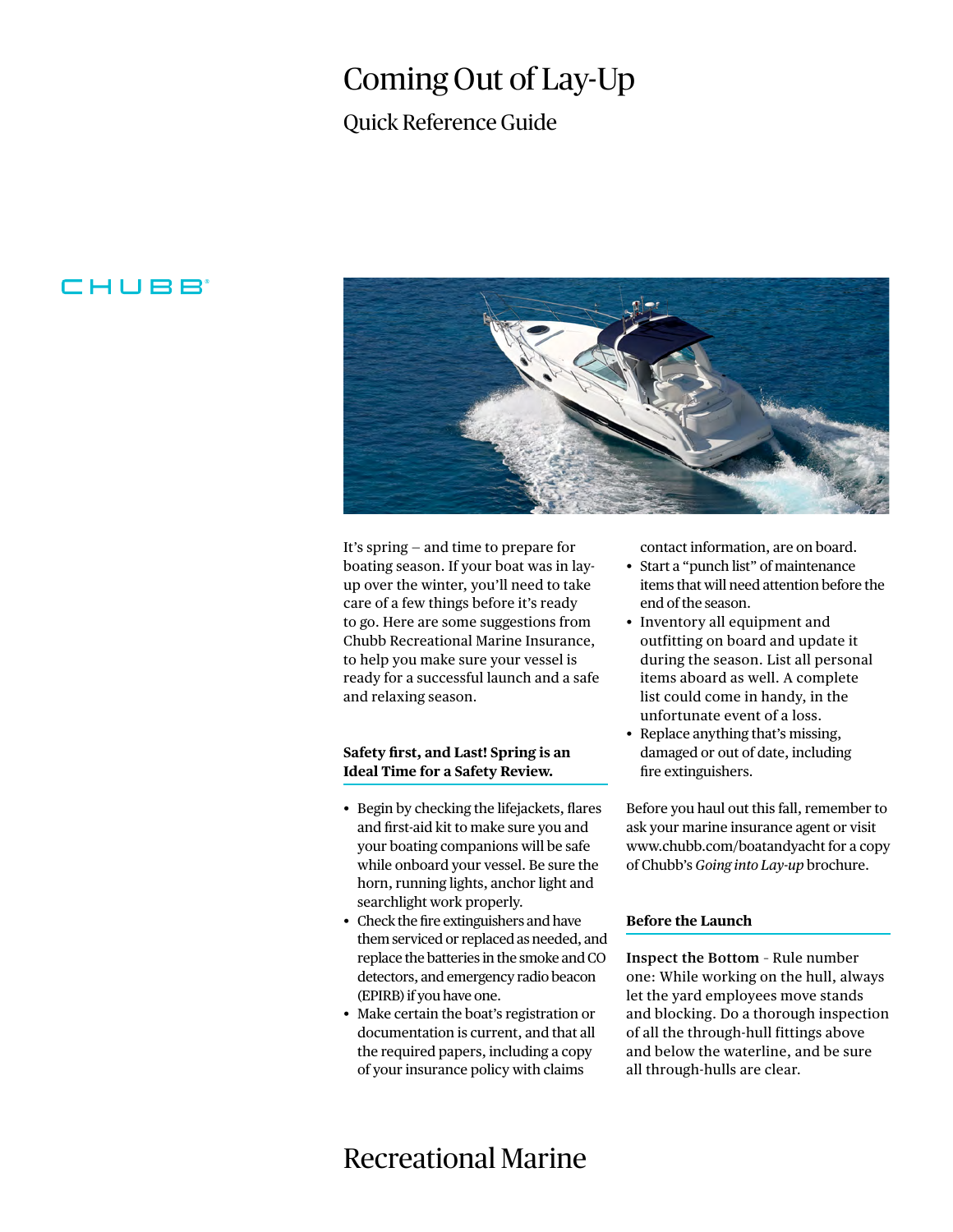**Zincs** – Sacrificial zinc anodes attached to the hull and underwater metal parts should be removed prior to painting. Clean the metal surfaces to which they attach until shiny, then replace the zincs.

**Transducers and Running Gear** – Inspect underwater transducers for depth sounders, fish finders and knot meters. Check propellers and shafts for damage and straightness. Inspect swim step supports, trim tabs, thruster grates and boarding ladders.

**Rudders and Steering** – Check the rudders and inspect the struts that support the prop shafts. Also be sure to check shaft bearings for wear.

**Outdrive Hints** – Those flexible rubber bellows between the drive and the transom don't last forever. Inspect them carefully! Failed bellows are a major cause of sinking of outdrive-powered boats. Inspect the lower unit for oil leaks and change the oil.

**Don't forget the plug!** – If the exhaust ports in the hull were plugged to keep critters out, remember to remove the plugs. And if the hull has a drain plug, be sure it's in place and tightened securely before launch.

#### **Inside the Boat**

**Inner Hull Fittings and Steering** –

Make sure all seacocks operate smoothly, and inspect strainers. Pull the knot meter paddle, if it's removable, and give it a spin while watching the gauge to be sure it is working. Operate the steering gear and inspect all hydraulic and/or mechanical components.

**Clamps and Hoses** – Inspect the hoses attached to all pumps, seacocks, and through-hulls. Replace any soft, bulging, cracked or damaged hoses. Make sure hose clamps are in good shape and free of rust.

**Bilge Pumps and High-Water Alarms** – While you're inspecting the bilges, lift the float switches and make sure your bilge pumps and high-water alarm operate properly.

**Engine and Batteries** – Check and replace zincs and impellers in engine and generator cooling systems. Check all the V-belts, too. Mufflers and exhaust lines should be inspected for signs of leaks or deterioration, including hose clamps. Clean battery terminals and be sure the batteries are fully charged.

#### **Check for Leaks and Unwanted Guests**

Check all deck hardware for loose or degraded sealant and consider using a garden hose to test for leaks. Also, check the bilge, wiring, and soft goods for evidence of rodents and insects. Service or replace as needed.

You should also use a hose to check the watertight integrity of deck hatches and access ports into below deck spaces.

#### **During the Launch**

**Launch Her Properly** – As the weather warms up, boatyards become very busy, often launching several boats an hour. When they're so busy, yard employees may not take the time to properly check for leaks after the boat goes in the water. You, or someone else who knows the boat, should be there when your boat is launched.

**Engine and Bilge** – As soon as the boat is in the water, get below and check for leaks. Be sure the engine seawater intake seacock is open. With the engine running, check for exhaust water flow. Watch the temperature gauge to make sure the engine's cooling system is working.

**For Sailboats** – If your sailboat's mast was removed for winter storage, the yard will usually step it when the boat is in the water. Be sure all turnbuckles are secured with cotter pins once the rig has been tuned.

#### **Before the First Voyage**

**Be in Ship-shape** – Now that the boat is on her mooring or in her slip, spend some time checking everything before you depart on your first cruise. Start on the foredeck and work your way aft before going below.

**Anchors and Mooring Lines** – Be sure the anchor and rode are secured properly and ready to use. If there's a windlass, make sure it works properly. Look over mooring lines and fenders, and the mooring bridle if the boat is kept on a mooring.

**Deck Safety** – Be sure pulpits, wire lifelines, stanchions and ladders are secure and in good repair. Make sure the running and anchor lights work.

**Rig Deck Canvas and Check for Leaks**– Set up deck canvas. Secure windows, portlights and hatches and give the boat a thorough washing. As soon as you're done, go below and look for leaks.

**Check Your Shore Power** – Before you plug into shore power, inspect the ends of the cord and the receptacle that's mounted on the boat for any signs of heat damage.

**Electrical and Mechanical** – Start engines and generators and warm them up thoroughly. Check battery voltage; a 12-volt system charges at about 14 volts. Inspect fuel, cooling and exhaust systems for leaks.

**Water Tanks and Water Heater** – If the domestic water and waste systems were winterized, they will need draining and flushing, and any fittings that were disconnected will need to be secured.

**Check the LPG/CNG Gas System** – If you have a propane system, light a burner on the stove. Then close all valves and check for leaks.

**Change Engine Oil** – It's a good idea to change the oil and filters before the season. This should be done even if the oil was changed last fall.

For additional details, please read our full "Coming Out of Lay-up" brochure, which can be found at <www.chubb.com/boatandyacht>